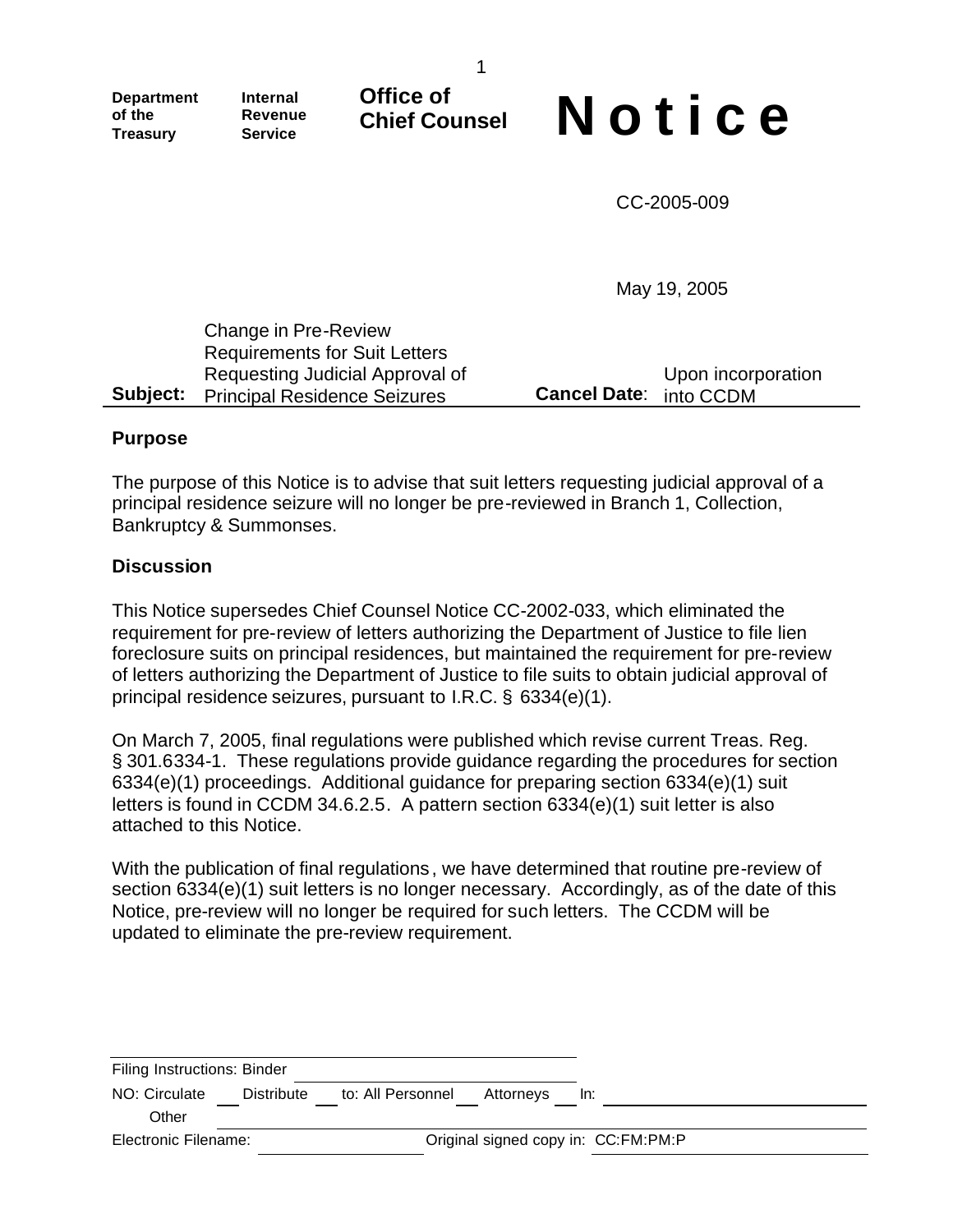Questions about this Notice should be directed to Branch 1, Collection, Bankruptcy and Summonses Division, at (202) 622-3610.

 $/s/$ 

Deborah A. Butler Associate Chief Counsel (Procedure & Administration)

| Filing Instructions: Binder |            |                   |                                     |     |  |
|-----------------------------|------------|-------------------|-------------------------------------|-----|--|
| NO: Circulate               | Distribute | to: All Personnel | Attorneys                           | ln: |  |
| Other                       |            |                   |                                     |     |  |
| Electronic Filename:        |            |                   | Original signed copy in: CC:FM:PM:P |     |  |
|                             |            |                   |                                     |     |  |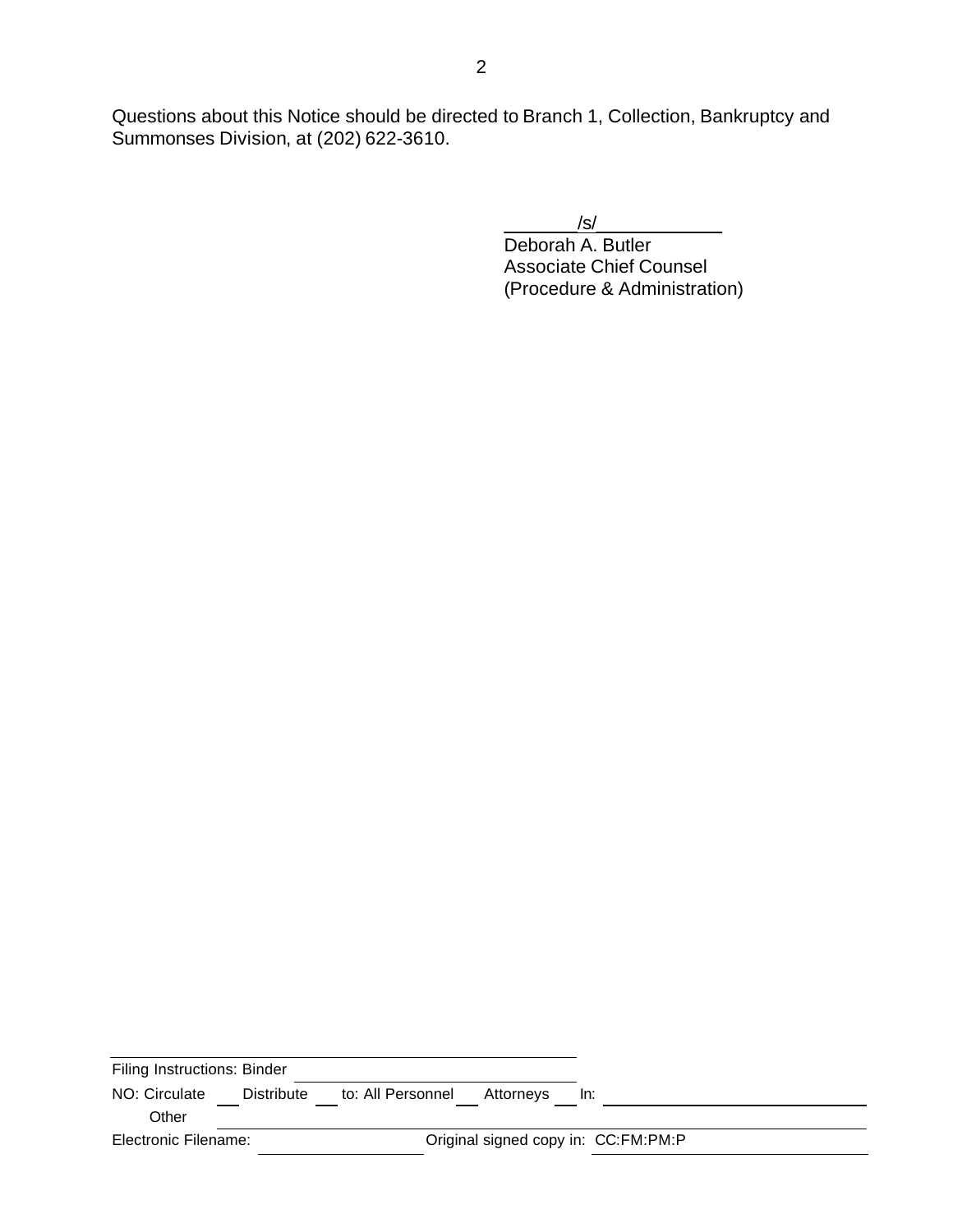

#### **DEPARTMENT OF THE TREASURY INTERNAL REVENUE SERVICE OFFICE OF CHIEF COUNSEL SMALL BUSINESS/SELF-EMPLOYED DIVISION COUNSEL Address, Phone, Fax**

CC:SB: SBSEAttorneyname

# **CASE CLASSIFICATION: STANDARD**

Honorable Eileen J. O'Connor Assistant Attorney General Department of Justice Tax Division P.O. Box 55 Ben Franklin Station Washington, D.C. 20044

Attn: Name, Chief, Civil Trial Section, X Region

 Taxpayers: Taxpayer name, address and SSN Your ref: new

## **[Note that final Treasury Regulation 301.6334-1, addressing the procedures for the section 6334(e)(1) proceeding, was published on March 7, 2005. Please cite to this regulation, rather than to the proposed regulation.]**

Dear Ms. O'Connor:

 $\overline{a}$ 

In accordance with the provisions of sections 7401 and 7402(a) of the Internal Revenue Code1/, you are hereby authorized and requested to file such action against John Doe (the "taxpayer"), and any other parties, which in your judgment, will be necessary to effect collection, in whole or in part, of the outstanding Federal tax assessments against the taxpayer. We recommend that you request the United States District Court for the X District of Y, to approve a levy upon and seizure of the principal residence of the taxpayer under the authority of section 6334(e)(1).

<sup>1/</sup> Section references are to the Internal Revenue Code unless otherwise noted.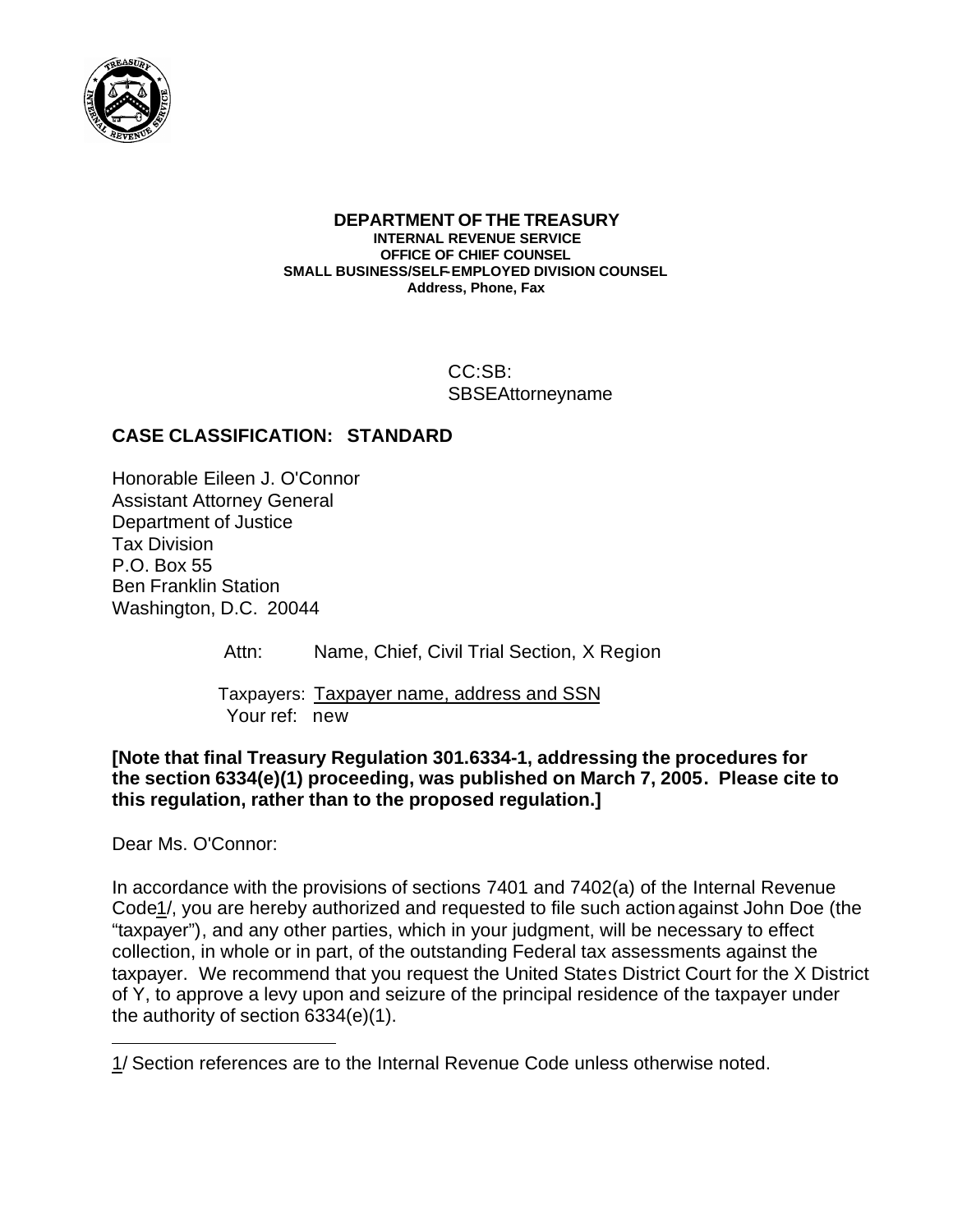After consideration of the facts and law recited herein, we conclude that an administrative levy and seizure is preferable to a suit to foreclose the federal tax lien, because [the taxpayer holds an undisputed interest in the property; there are none of the complications with respect to title which might dictate that a suit to foreclose would be a better alternative: we are hopeful that when faced with the prospect of seizure, the taxpayers may be more amenable to cooperate in finding an appropriate collection alternative].

# **JURISDICTION AND VENUE**

Jurisdiction is proper in the United States District Court. 28 U.S.C. § 1340 and 26 U.S.C. § 6334(e)(1)(B). Venue is proper in the X District of State Y. The taxpayers reside at the address of the real property, which is the subject of this action, in the X District of State Y, and the liability for the taxes accrued there.28 U.S.C. §§ 1391(b) and 1396.

# **STATUTE OF LIMITATIONS ON COLLECTION**

The assessments against the taxpayers are for [type of] tax liabilities for the X tax years. The earliest statute of limitations on collection will expire on Y date, which is 10 years after the assessment of the taxpayer's Z tax liability at issue. I.R.C.  $\&$  6502(a)(1). **[Explain any tolling of the CSED which may also apply—e.g., I.R.C. § 6330(e)(1)]. [If the earliest CSED will expire within one year, consider whether a suit to foreclose the federal tax lien and reduce to judgment would be more appropriate].** 

## **FACTS**

**[Provide amount of total tax liability, including penalties and interest, calculated to the most recent date possible. The amount of the levy must exceed \$5,000. See I.R.C. § 6334(a)(13)(A). Summarize facts set forth in the Civil Suit Recommendation (Form 4477), which should be enclosed, along with the attached exhibits].** 

**[Provide background information on the taxpayers, including age, jobs, health problems, etc., if known. Discuss other occupants of the subject residence, and their relation to taxpayers, particularly noting if there are any minor children. Address whether there are any family members residing on the property entitled to a "notice letter". See Treas. Reg. § 301.6334-1(d)(3). Provide the history of the unpaid tax liability—e.g., taxpayers have failed to file returns. Discuss taxpayers' current compliance with filing requirements, etc.].** 

**[Provide a description of the subject property, including its legal description. Discuss its fair market value and forced sale valuation. Describe all encumbrances against the property]. [Note that, while other lienholders should be described, there should be no reference made to these claimants being joined as parties to this proceeding. This is a distinction from a lien foreclosure action].**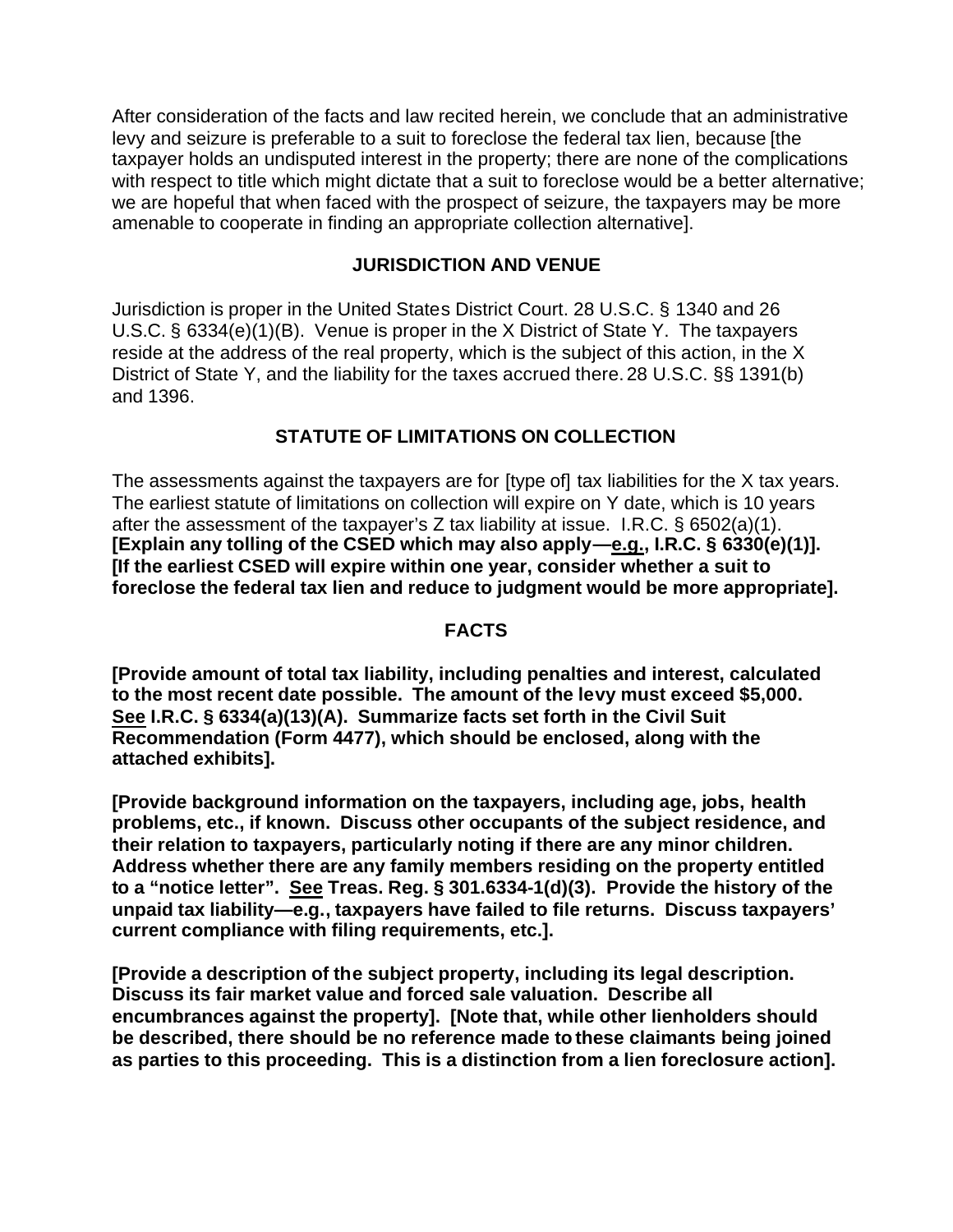**[Discuss the collection history up until the date of this suit recommendation. In particular, verify that collection due process (CDP) rights were provided in accordance with I.R.C. § 6330. If any notices of federal tax liens were filed with respect to these liabilities, discuss the section 6320 CDP rights. Provide specific dates for when CDP notices were given, and the results—i.e., whether or not taxpayers requested CDP hearings; any CDP determinations. Discuss all attempts to take collection action prior to this suit recommendation, including other levies or seizures, all attempts to contact taxpayers, any attempts at collection alternatives, availability of any other assets from which to satisfy the liabilities, etc. The letter should demonstrate that all collection avenues, other than seizure of the principal residence, have been exhausted. Every attempt has been made to secure cooperation from the taxpayers. There are no other viable collection sources available to satisfy the outstanding tax liabilities].** 

**[Discuss any other relevant background factors].** 

**[The letter should indicate that the Area Director for the appropriate Area has approved this action].** 

## **ANALYSIS**

# I. Section 6334(e)(1) Proceeding--Background and Applicability

The judicial approval requirements are effective for principal residence seizures made on or after the date of enactment of the IRS Restructuring and Reform Act of 1998 (RRA 98), July 22, 1998. Section 6334(a)(13)(B) provides, generally, that the principal residence of a taxpayer (within the meaning of section 121), is exempt from levy except as provided in section 6334(e).

Section 6334(e)(1) provides (in relevant part) as follows:

(e) LEVY ALLOWED ON PRINCIPAL RESIDENCES AND CERTAIN BUSINESS ASSETS IN CERTAIN CIRCUMSTANCES.--

(1) PRINCIPAL RESIDENCES.--

(A) APPROVAL REQUIRED.-A principal residence shall not be exempt from levy if a judge or magistrate of a district court of the United States approves (in writing) the levy of such residence.

(B) JURISDICTION.-The district courts of the United States shall have exclusive jurisdiction to approve a levy under subparagraph (A).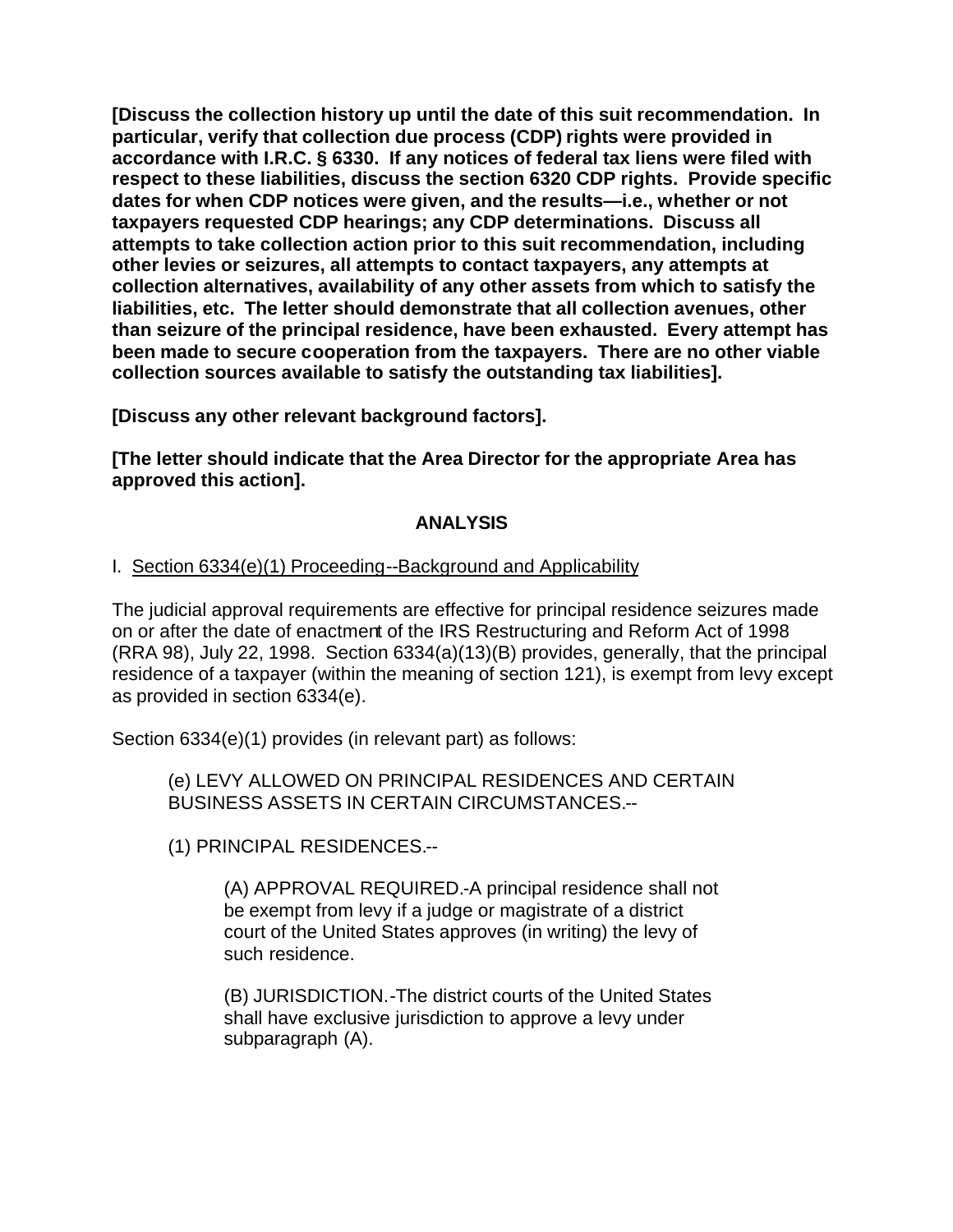Thus, a court order is required prior to administrative seizure of certain principal residences.

Section 6334(e)(1) does not describe the type of judicial proceeding contemplated. However, the legislative history discussing section 3401 of RRA 98, Due Process in IRS Collection Actions, states that there will be a judicial hearing after notice. The Conference Report for RRA 98, discussing section 3401, provides:

No seizure of a dwelling that is the principal residence of the taxpayer or the taxpayer's spouse, former spouse or minor child would be allowed without prior judicial approval. Notice of the judicial hearing must be provided to the taxpayer and family members residing in the property. At the judicial hearing, the Secretary would be required to demonstrate (1) that the requirements of any applicable law or administrative procedures relevant to the levy have been met, (2) that the liability is owed, and (3) that no reasonable alternative for the collection of the taxpayer's debt exists.

Internal Revenue Service Restructuring and Reform Act of 1998, Conference Report to Accompany H.R. 2676, H.R. Conf. Rep. No. 105-599, 105<sup>th</sup> Cong., 2d Sess., at 267.

Consistent with the language of section 6334(e)(1) and this legislative history, the regulations require judicial approval prior to seizure of the principal residence of the taxpayer, taxpayer's spouse, former spouse, or minor child. Treas. Reg. § 301.6334-  $1(d)$ .

## II. Elements for Seizure of a Principal Residence

When the Government seeks approval from the district court for the seizure of a principal residence, the Government must demonstrate that the underlying liability has not been satisfied, the requirements of any applicable law or administrative procedure relevant to the levy have been met, and no reasonable alternative for collection of the taxpayer's debt exists. See Treas. Reg. § 301.6334-1(d)(1); In re Lawrence, 2004 U.S. Dist. LEXIS 22228 (D. Az. 2004). **[Discuss how the facts previously set forth establish that each of these elements has been met].** 

# A. Underlying liability has not been satisfied

**[Note that the taxpayer is not permitted to challenge the merits underlying the tax liability in this proceeding. Treas. Reg. § 301.6334-1(d)(2); In re Lawrence, supra. Confirm that the assessments are valid and the liabilities remain unsatisfied].** 

B. The requirements of any applicable law or administrative procedure relevant to the levy have been met

**[Address the Service's compliance with IRC sections 6303, 6330, 6331(d), 6331(j), RRA 98 section 3421, and any other laws or administrative procedures relevant to**